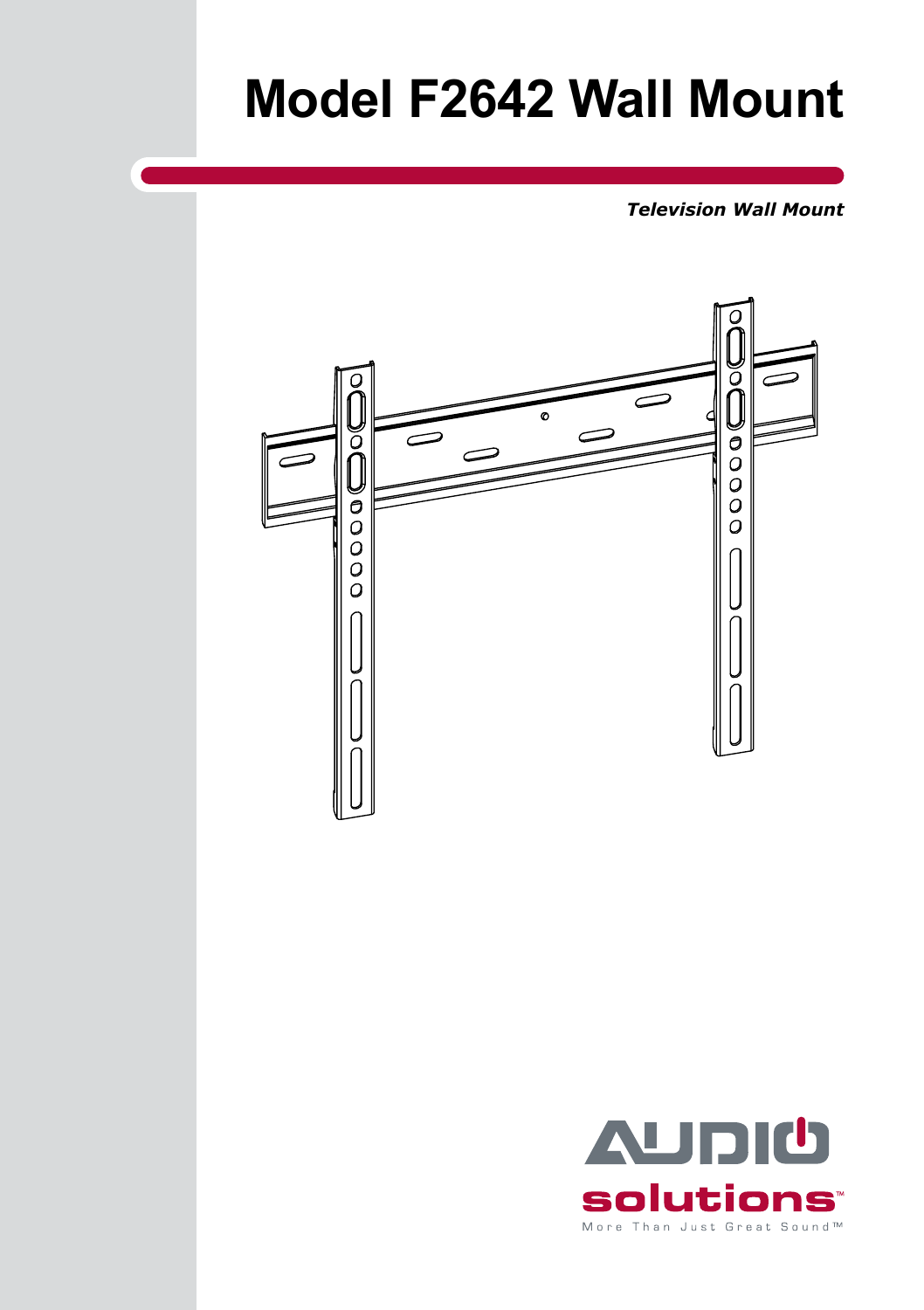## **Getting Started**

### **Introduction**

Congratulations on the purchase of your new Audio Solutions F2642 Television Wall Mount. For maximum benefit, please read the entire manual before beginning installation.

*NOTE: This model has been designed to work with most 26 to 42 inch Plasma, LCD and LED televisions with a maximum weight of 70lbs (35kg).* 

### **Safety Instructions**

Please read this entire manual carefully before mounting this bracket to avoid bodily injury and/or any property loss. If you do not understand these directions, or have any doubts about the safety of the installation, please call a qualified contractor or contact the Audio Solutions customer service department @ 1-866-839-9187. Please check carefully to ensure there are no missing or defective parts. Our customer representatives can quickly assist you with installation questions and missing or defective parts. Replacement parts for products purchased through authorized dealers will be shipped to you directly. Do not attempt to use any parts not provided by the manufacturer. Using other screws could cause injury or property loss. Never use defective parts, as improper installation may cause damage or serious injury. Do not use this product for any purpose not explicitly specified by Audio Solutions. Audio Solutions cannot be liable for damage or injury caused by incorrect mounting, incorrect assembly, or incorrect use.

- Read these instructions.
- Keep these instructions.
- Heed all warnings.
- Follow all instructions.
- **• Be sure to choose a wall constructed using 2x4 studs or solid concrete, or other reinforcement strong enough to support the weight of the TV. The location should be safe from hazards such as water or crushable items. DO NOT ATTEMPT TO MOUNT THIS UNIT TO A HOLLOW WALL!**



**Figure 1 - Hollow Wall WARNING!**

**WARNING:** Use only the supplied screws intended for the current application to avoid personal injury or property damage.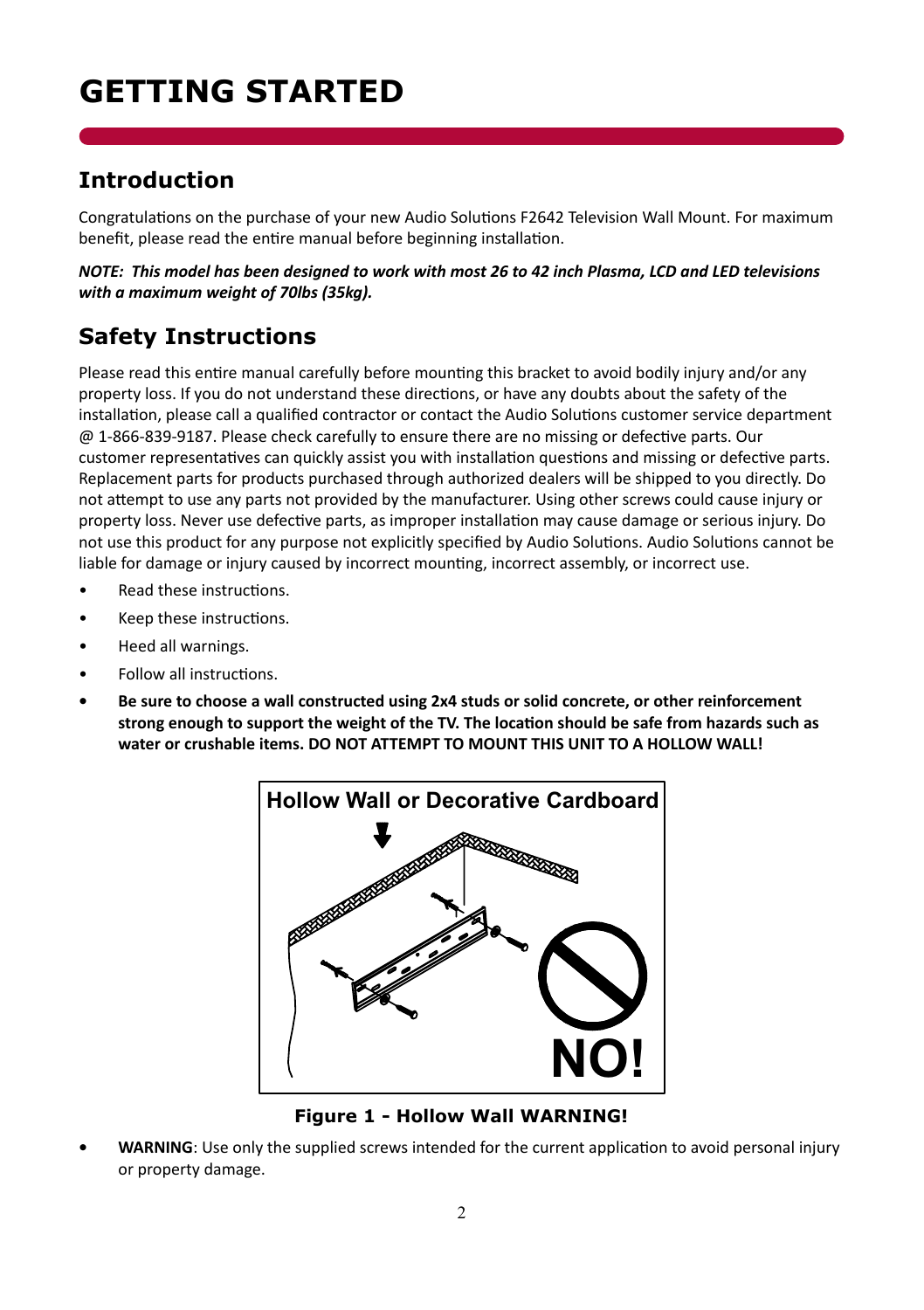## **Getting Started**

### **Opening the Package**

The F2642 Wall Mount and accompanying hardware have been carefully packed in a carton designed to protect it from transportation damage. After opening the carton, check that the components are in good condition and that all listed contents are included.

### **Package Contents**

- Wall Plate (x1)
- Bracket (x2)
- Mounting/Assembly Hardware
- Leveling Tool
- This User Manual

### **Mounting Instructions**

Please read all enclosed instructions and verify hardware contents carefully before mounting.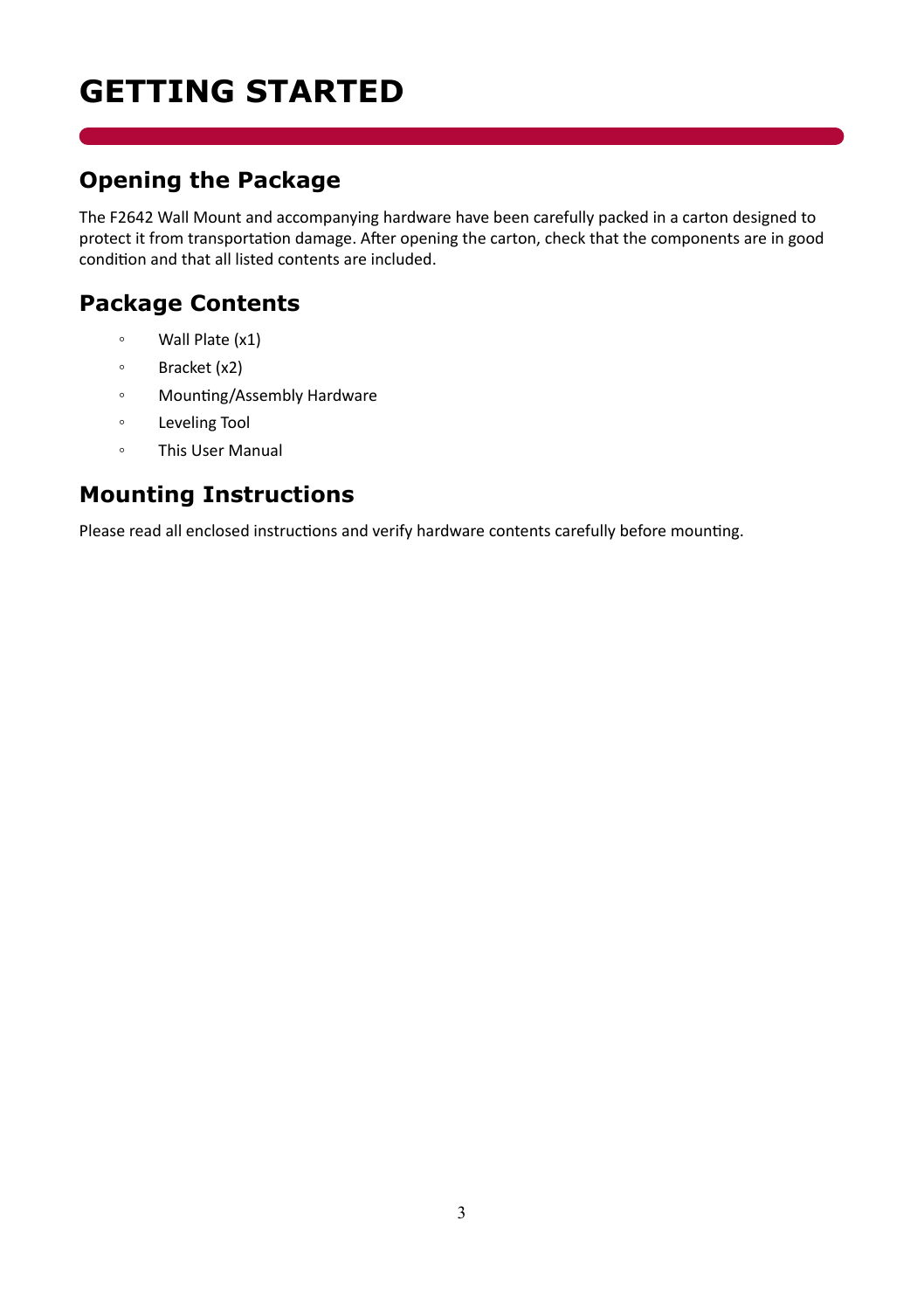## **Getting Started**

#### *Wall Plate Mounting Hardware*

| # | Part Image              | Description          | Qty |
|---|-------------------------|----------------------|-----|
|   | * <i>himinimininini</i> | Square Head<br>Screw |     |
|   |                         | Concrete<br>Anchor   | 4   |
| ς |                         | M8 Washer            | 4   |

#### *TV Bracket Assembly Hardware*

| #            | Part Image      | <b>Description</b> | Qty |
|--------------|-----------------|--------------------|-----|
| A            |                 | M4 x 12 Bolt       | 4   |
| B            | 200903          | M5 x 12 Bolt       | 4   |
| C            | WWW.W.          | M6 x 12 Bolt       | 4   |
| D            | WINNING:        | M8 x 16 Bolt       | 4   |
| E            |                 | M4 x 30 Bolt       | 4   |
| F            | WWWWW           | M5 x 30 Bolt       | 4   |
| G            | munnaan         | M6 x 35 Bolt       | 4   |
| H            | MANAHAR KANAHAR | M8 x 40 Bolt       | 4   |
| $\mathbf{I}$ |                 | M4/M5<br>Spacer    | 4   |
| J            |                 | M8/M6<br>Spacer    | 4   |
| K            |                 | M4/M5<br>Washer    | 4   |

| # | Part Image | Description     | Qty |
|---|------------|-----------------|-----|
|   |            | M6/M8<br>Washer | 4   |
| M |            | M4 Washer       | 4   |
| N |            | M5 Washer       | 4   |
| O |            | M6 Washer       | 4   |
| P |            | M8 Washer       | 4   |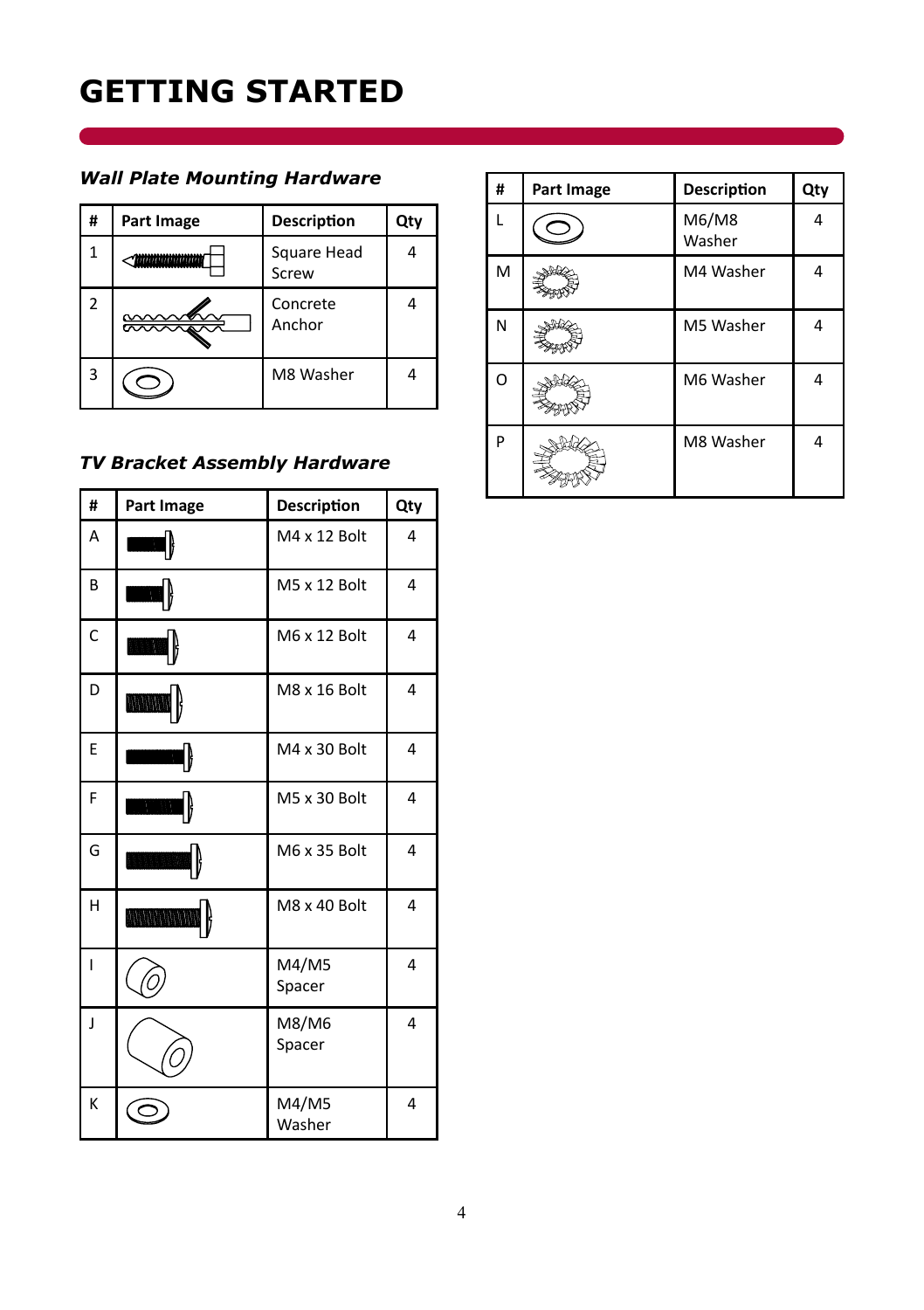## **Installation**

#### **STEP 1**

Read and understand all of the enclosed instructions and verify that all parts are present and appear in good working order before you begin.

### **STEP 2**

Attach the Wall Plate to the wall.

#### *Wood Stud Mounting*

The Wall Plate must be mounted, at the top and bottom, to at least 2 wooden studs, spaced a minimum of 16" apart. Locate two wooden studs and mark the center and edge locations. Position the Wall Plate over the marked wooden studs and mark for drilling. Using the correct size drill bit, pre-drill a 2.5" deep hole in each marked location. Attach the Wall Plate to the wall using the included square head screws and M8 washers (Figure 2).

#### *NOTE: Do not use the concrete anchors illustrated in Figure 2 for wooden stud mounting.*

#### *Concrete Wall Mounting*

Choose a solid wall area (avoid securing the mount to mortar joints between concrete blocks or bricks). Using the correct size drill bit, pre-drill a 2.5" hole in each marked location. Insert the concrete anchor into the holes and then attach the Wall Plate to the wall using the included square head screws and M8 washers (Figure 2).



**Figure 2 - Wooden Stud/Concrete Mounting**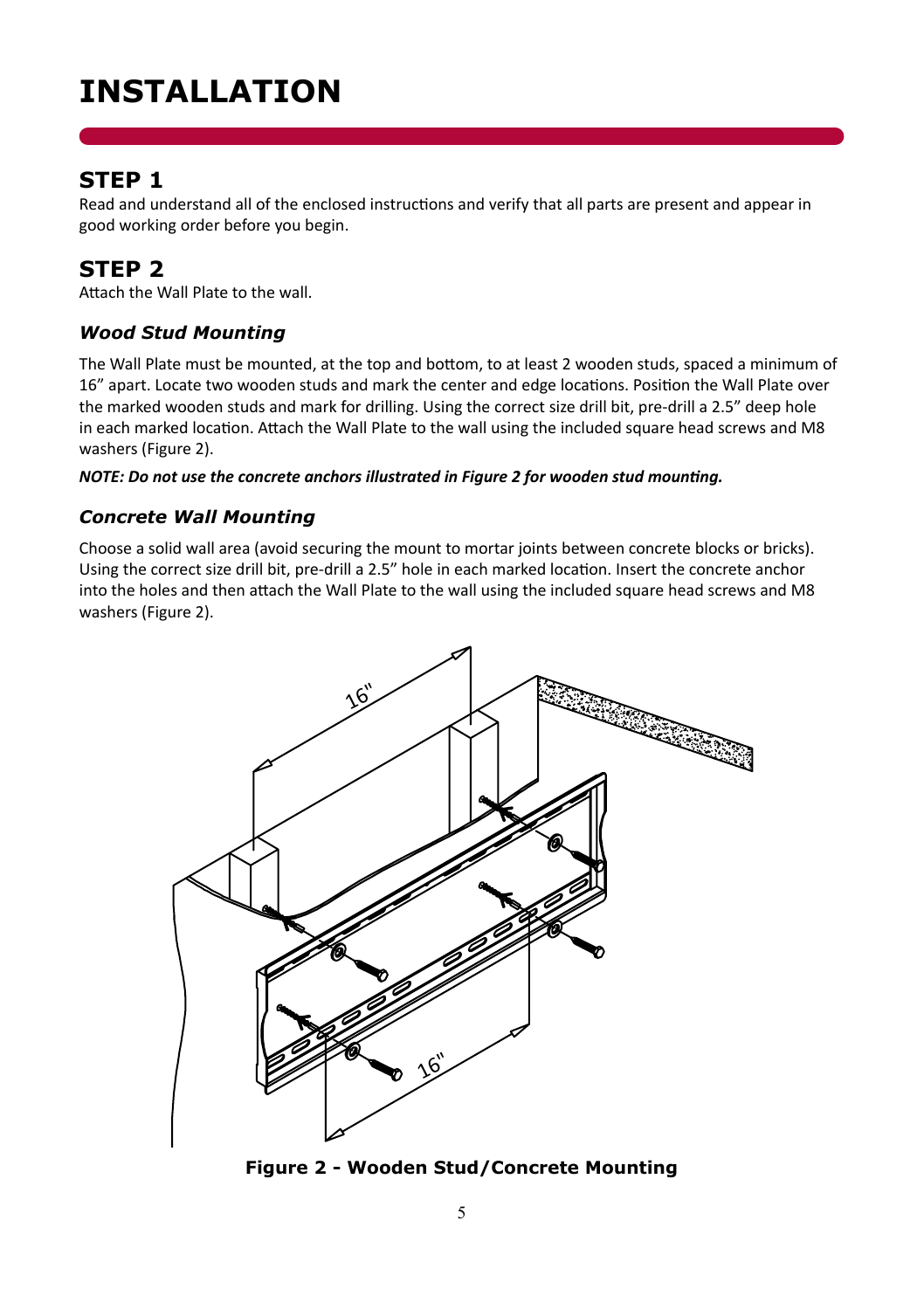## **Installation**

#### **STEP 3**

In the hardware bag provided, locate the 4 pan head bolts that fit the thread pattern for your television. With the two vertical brackets centered on the back of the TV, gently thread the screws into the holes by hand. DO NOT USE AN ELECTRIC OR BATTERY DRILL until you are certain you have the right size thread. DO NOT OVER TIGHTEN the screws (Figure 3).



**Figure 3 - Attach Brackets to TV**

*NOTE: Use the proper bolts and washers that correspond to the mounting holes on the back of the TV. Take care to tighten by hand first or damage to the mounting holes can occur. Some TVs without a flat back may require the use of a spacer when attaching the brackets. If applicable, make sure the two TV brackets are even and that they're using the same mounting holes on the bracket. Uneven assembly will cause the TV screen to slant.*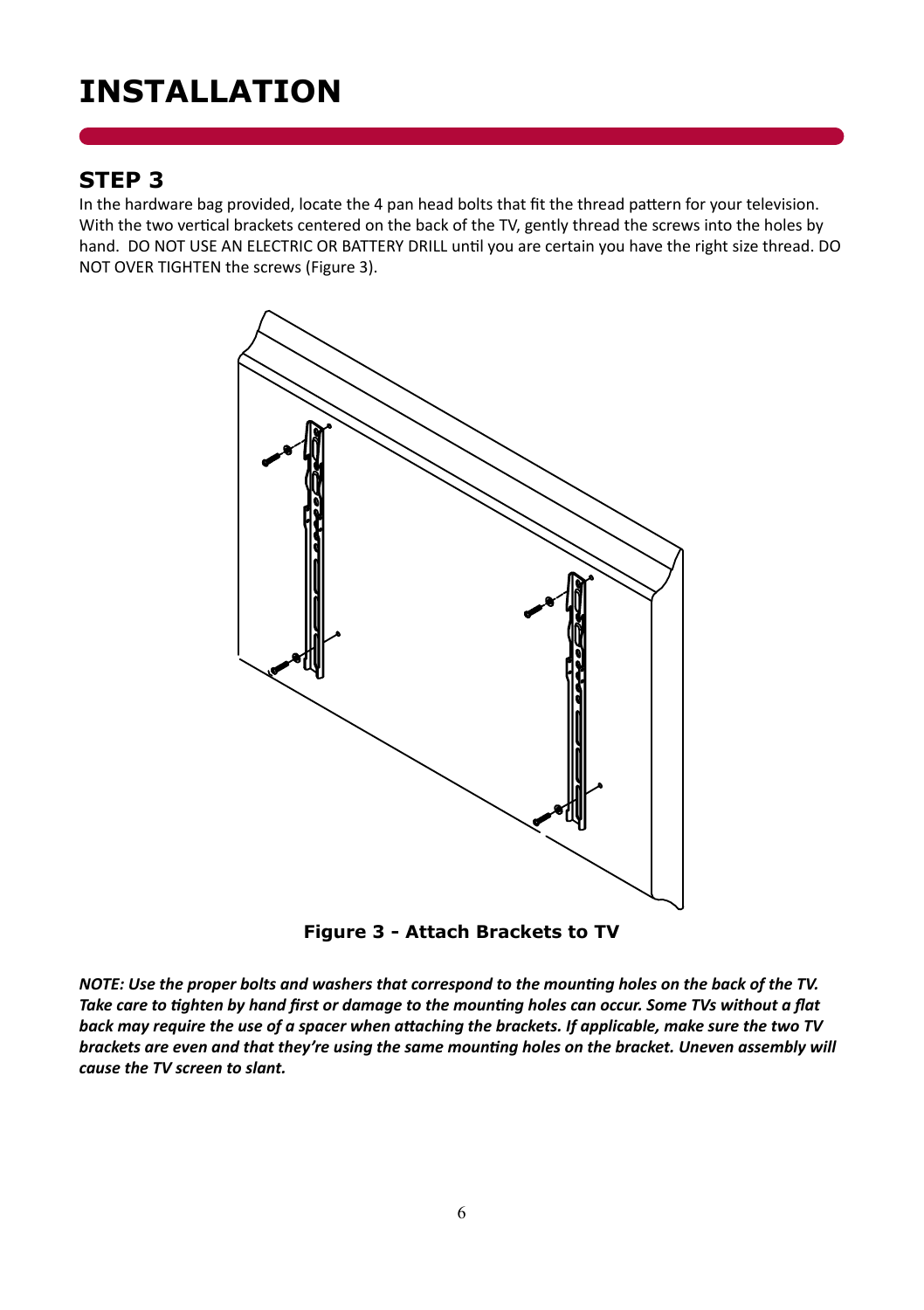## **Installation**

*NOTE: You will need at least 2 people to finish this mounting procedure. To avoid possible injury, do not attempt to mount the TV alone.*



**Figure 4 - Two Person Install WARNING!**

#### **STEP 4**

Hang the pre-assembled TV unit on the Wall Plate, hooking the brackets into the groove (A) on the Wall Plate. Pull down to release the safety catch (B) on both Brackets to attach the assembly to the bottom of Wall Plate (Figure 5).



**Figure 5 - Attach TV Assembly to Wall Plate**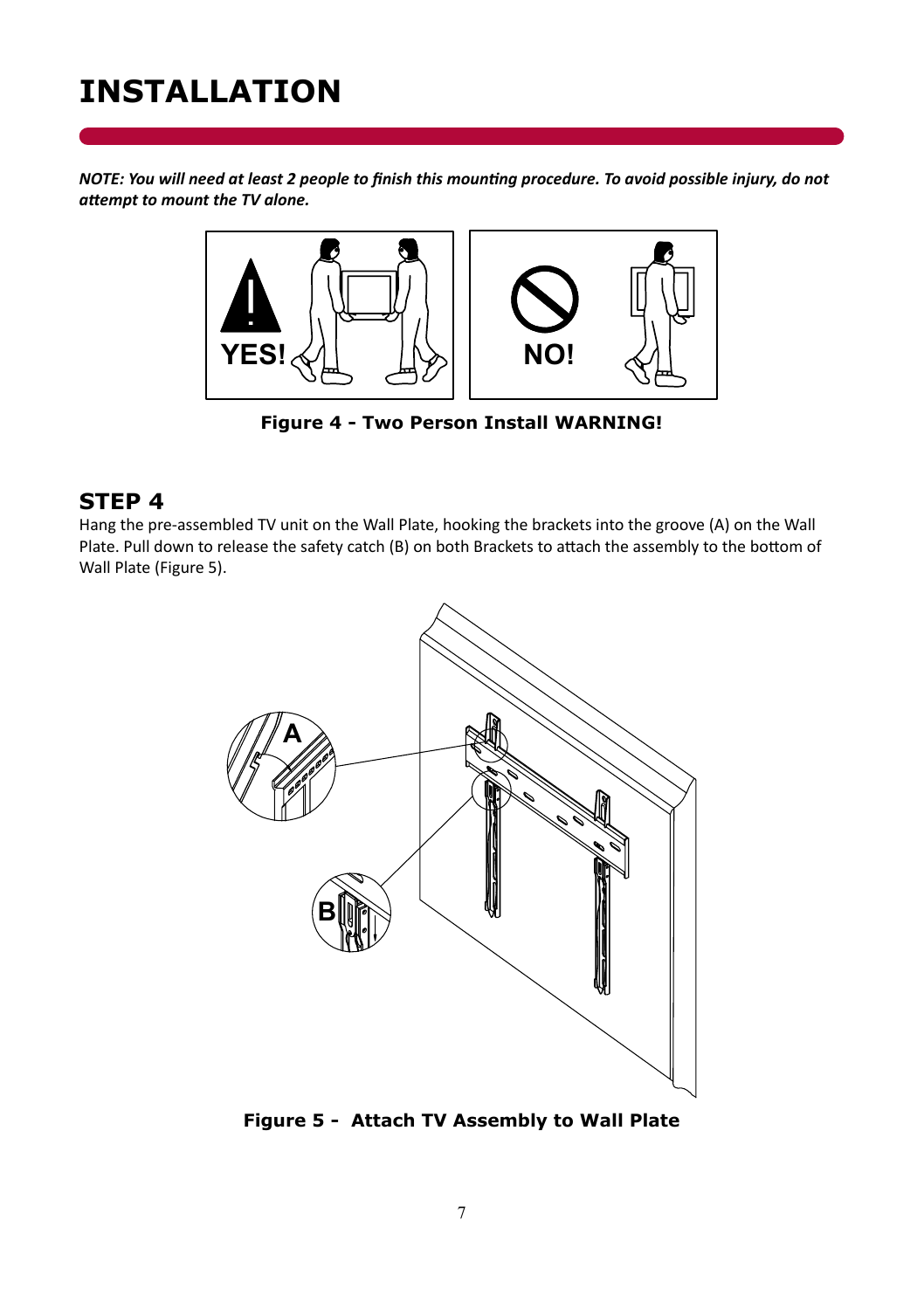#### **Audio Solutions – Audio Mount – Limited Warranty – Valid in the United States and Canada**

This 12 month limited warranty is provided by Metra Electronics Corporation for the Metra product identified by the purchaser's registration as indicated below, and there are no other warranties, expressed or implied, except as required by law, including warranties of merchantability and fitness for a specific purpose, that are provided for herein, however all such implied warranties, if any, are limited to the duration of this specific limited product warranty. Some states do not allow limitations on how long an implied warranty lasts, so the above limitations may not apply to you. Metra Electronics Corporation shall not be liable, under any circumstances, for incidental, indirect, special, and consequential or multiple damages as a result of the sale or use of this product. Some states/countries do not allow the exclusion or limitation of incidental or consequential damages, so the above limitation or exclusion may not apply to you. It is recommended that the purchaser execute the product registration and warranty registration via the web within ten days of purchase.

#### **Limited Product Warranty:**

This is a 12 month limited warranty, subject to the conditions, limitations and exclusions identified herein. Metra Electronics Corporation warrants to the original purchaser of the registered or identified product for a period of one year from the date of purchase, that the product shall be free of defects in design, material and workmanship, and subject to the limitations set forth below; Metra Electronics Corporation will repair or replace, at its option, any defective unit. Metra hereby warrants to the original retail purchaser of this product that should this product or any part thereof, under normal use and conditions, prove to be defective in material or workmanship within one (1) year from date of original purchase, such defect(s) will be repaired or replaced with reconditioned product (Metra's option) without charge for parts and repair labor. Purchaser must return the product to Metra, return receipt requested or by other means that confirms delivery and Metra shall make the said repairs or replacement within 60 days of receipt. In some instances the product may have been discontinued and cannot be replaced, or repaired. In that instance Metra shall in its discretion attempt to replace the product with a substantially similar product in model or design or pay the purchaser a sum for the then fair market value of the price, considering the amount of time since sale, and the use of the product. This Limited Warranty is the original retail purchaser's sole remedy for any and all such defect(s).

#### **Conditions and Limitations:**

Proof of purchase is required (i.e. the sales receipt of other proof of payment).

Damage caused by accidents, abuse, misuse or modification of the product will render this warranty null and void. This warranty is applicable only to the original purchaser and is not assignable or transferable.

To obtain repairs or replacement under the terms of this warranty, please contact Metra at 1-800-221-0932 or visit www.metra-online.com. You will need to provide proof of purchase (dated receipt showing store where purchased) and product serial number in order to receive warranty service. The purchaser is required to send the product back to Metra Electronics Corp or to a designated repair center and the purchaser is responsible for all charges for shipping and handling.

#### **This Limited Warranty does NOT cover:**

Products which have been subject to abuse, accident, alteration, modification, tampering, negligence, misuse, improper installation, lack of reasonable care, unauthorized repair or service, or if the model or serial number has been altered, tampered with, defaced or removed.

Initial installation or the removal and re-installation of product.

- 1. Cosmetic damage, damage that occurs in shipment, act of God or natural disaster.
- 2. Missing accessories or components.<br>3. Products used for any and all comme
- 3. Products used for any and all commercial purposes.

THE EXTENT OF METRA'S LIABILITY UNDER THIS WARRANTY IS LIMITED TO THE REPAIR OR REPLACEMENT AS PROVIDED ABOVE AND, IN NO EVENT SHALL METRA LIABILITY EXCEED THE PURCHASE PRICE PAID BY THE ORIGINAL RETAIL PURCHASER FOR THE PRODUCT.

Any questions of Notifications regarding this warranty should be addressed to: Warranty Department, Metra Electronics Corporation 460 Walker Street, Holly Hill, Florida 32117.

THIS WARRANTY IS IN LIEU OF ALL OTHER EXPRESS WARRANTIES OR LIABILITIES. ANY IMPLIED WARRANTIES, INCLUDING ANY IMPLIED WARRANTY OF MERCHANTABILITY, SHALL BE LIMITED TO THE DURATION OF THIS WRITTEN WARRANTY. IN NO EVENT SHALL METRA BE LIABLE FOR ANY CONSEQUENTIAL OR INCIDENTAL DAMAGES FOR BREACH OF THIS OR ANY OTHER WARRANTY EXPRESS OR IMPLIED WHATSOEVER.

No person or representative is authorized to assume for Metra any liability other than expressed herein in connection with the sale of this product. Some jurisdictions do not allow limitations on how long an implied warranty lasts or the exclusion or limitation of incidental or consequential damages so the above limitations or exclusions may not apply to you. This warranty gives you specific legal rights and you may also have other rights, which vary from jurisdiction to jurisdiction.